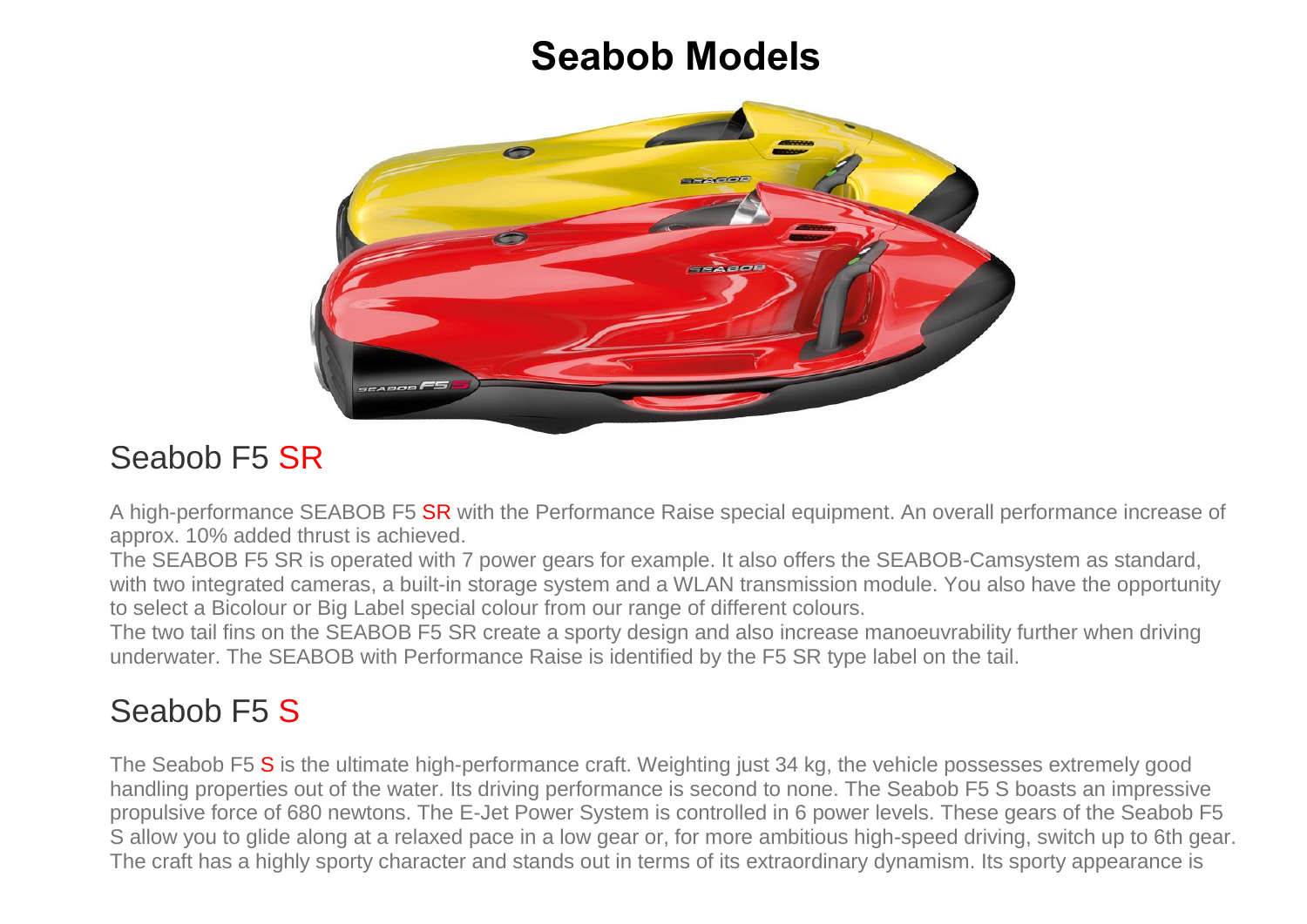emphasised by elements in a chrome design. The Seabob F5 S is at home in the sea. Its high degree of manoeuvrability also makes it ideally suited for use in larger pool complexes.

## Seabob F5

One particular distinguishing feature of the Seabob F5 is its extremely low weight. Tipping the scales at just 29kg, the craft boasts a propulsive force of 480 newtons. The E-Jet Power System in the Seabob F5 is controlled in 4 power levels. These increments lend it a sporty character and guarantee absolute fun and the high performance of the craft coupled with the low power-to-weight ratio. The outstanding properties of the Seabob F5 in terms of handling make it suitable for use in water anywhere. It is at home in the sea. It demonstrates outstanding performance on high degree of manoeuvrability, the Seabob F5 can be used in both small and large pool complexes.